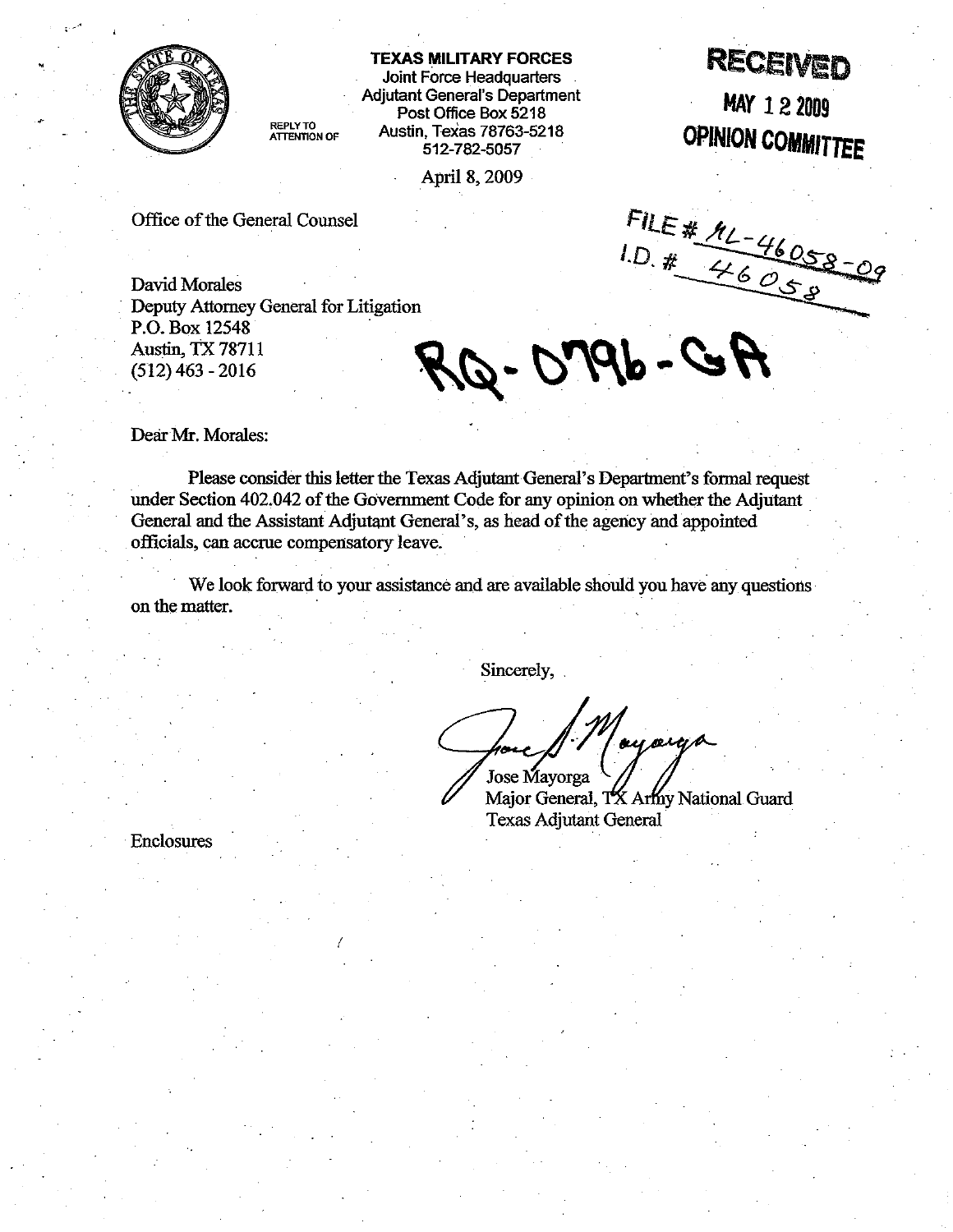

## An Investigative Report on **The Adjutant General's Department**

March 30,2009

Members of the Legislative Audit Committee:

At the request of the Senate Finance Committee, the State Auditor's Office initiated an investigation into the leave issues recently identified at the Adjutant General's Department (Department). This letter details the results of the work the State Auditor's Office performed between March 10, 2009, and March 20, 2009. Auditors have requested access to additional records, and computer files; which have not been made available by the Department. The State Auditor's Office will continue to investigate the possible misuse of state funds.'

The investigation confirmed the use of state emergency leave by senior members of the Department while serving on federal military orders. This occurred reportedly because of advice given by the Department's former Deputy Executive Director of State' Affairs, weakness in internal control processes at the Department, deficient reporting from the Department's internal audit unit, and an apparent lack of involvement in discussing internal audit results on the part of senior members of Department management.

In addition, the State Auditor's Office was not notified of the misuse of state resources, specifically the use of emergency leave while serving on federal military orders, as required by statute. **Emergency Leave: Texas Government Code, Section 661.902, permits state employees to use emergency** 

Department employees routinely use emergency leave for a variety of reasons. In fiscal year 2007, 590 Department employees used a total of 25,503 hours of emergency leave. However, this investigation did not make a determination regarding the use of emergency leave while serving on federal military orders for employees of the Department who were not general officers within the command group.

The most senior members of the Department used state emergency leave while serving on federal military orders.

Between 2003 and 2008, a total of five general officers within the Department's command group used state emergency leave while simultaneously serving on federal military orders. As a result, they received full state compensation while serving on active duty on federal military orders. By statute, a state employee who is called to federal active duty may not receive the employee's state salary except as provided by Texas Government Code, Sections 661.904(d) and (f) and 661.9041 (see text box for additional details). Other leave options were

### **Statutory Requirements for Emergency Leave and Military Leave**

**leave without a deduction in salary for:** 

- A death in the employee's family.
- Any other reason that the head of the agency determines is "sufficient for granting
	- emergency leave" and for an employee who the head of an agency determines "has shown good cause for taking emergency leave."

Texas Government Code, Section 661.903, defines a National Guard emergency and states that "A state employee who is called to federal active duty may not receive the employee's state salary except as provided by Sections 661,904(d) and (f) and 661.9041.

**Texas Government Code, Sections 661.904(d) and 661.9041, allow the employee to use accrued state** leave to continue receiving benefits and to use emergency leave to provide "differential pay." Differential pay is supplemental pay to ensure that the employee continues to receive an amount equal to his or her state pay. The combination of emergency leave and military pay may not exceed the employee's actual state gross pay.

Military Leave: Texas Government, Code, Section 20 431.005 (a), authorizes state employées to use military leave. An officer or employee of the state who also is a member of the state military forces is: entitled to use paid military leave of not more than 15 workdays in a federal fiscal year.

> l<br>banský unterhet:

Rhoffe: 512) 936,9500  $\mathbb{E}[\mathbf{a}_{\mathbf{X}}]$  (512) 936-9406

' **See Section 6, page 8, of the attachment to this letter for a summary of this investigation's objectives,**  SAOREPOIT No.

**Robert E. Johnson Building 1501 North Congress Avenue** P.O. **Box 12067** 

**Austin, Texas 78701 Austin, Texas 78711-2067**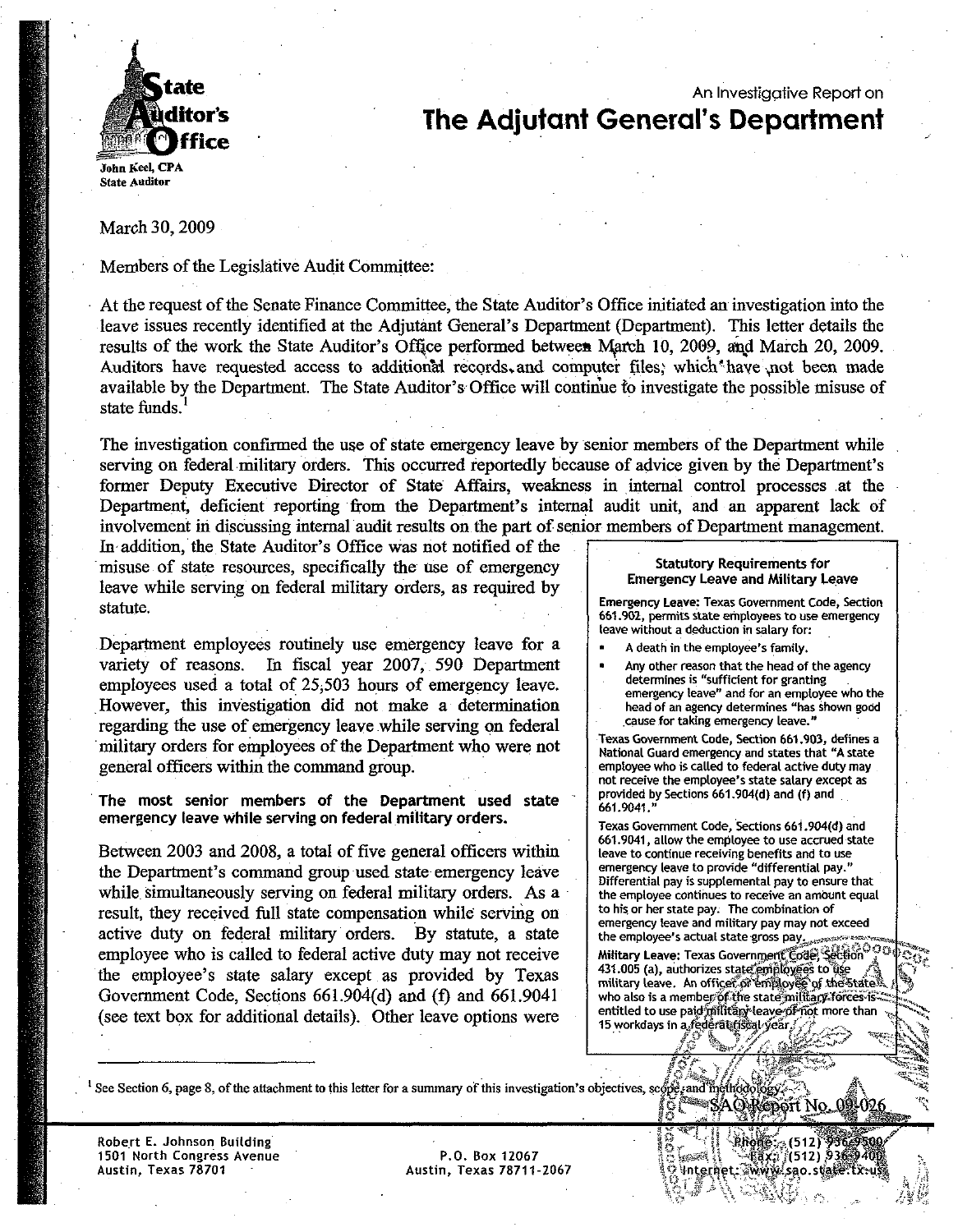available to the general officers, such as using annual leave or leave without pay.

State statute allows members of the Texas military forces who are serving on federal military orders to use a maximum of 15 days of military leave annually (see text box for additional information on the Texas military forces). Atter military leave has been exhausted, state employees may use their state accrued annual leave or compensatory leave. After those leave balances have been exhausted, however, they must use state leave without pay.

The practice of general officers within the Department's command group using state emergency leave reportedly started in **2003** to enable the incoming Assistant Adjutant General at that time to continue to receive state pay while serving on federal military orders because he had not yet accumulated any state annual leave. Between fiscal years **2003** and **2008,** five different general officers served in various capacities within the command group. The use of this practice increased stgnificantly during this time period. In fiscal year **2003,** the command group collectively used 89 hours of state emergency leave. In fiscal year **2008,** the three general officers in the command group collectively

#### The Texas Military Forces

The Texas Military Forces consist of three branches: the Texas Army National Guard, the Texas Air National Guard, and the Texas State Guard. All three branches report to the Adjutant General under the command of the Governor of Texas.

The Assistant Adjutants General, under the direction of the Adjutant General, command the Texas Army National Guard and the Texas Air National Guard, which provide mission-ready joint forces to respond to state and national needs.

The Texas State Guard, also under the leadership of the Adjutant General, is the state's authorized militia and assumes the state mission in the event that guard forces are mobilized or deployed. The Texas State Guard is federally recognized, but it provides services exclusively to the state.

The command group includes the Adjutant General, the Assistant Adjutants General, and the State Senior Enlisted Advisor for the Texas Military Forces.

used **2,054** hours of state emergency leave. Table 1 shows the annual usage of emergency leave by general officers in the command group from September **2002** to January **2009.** Portions of this leave may have been used for valid purposes that had no relationship to time periods during which these individuals were serving on federal military orders.

| Table 1                    |                                                                                     |          |          |                     |                                      |        |             |               |
|----------------------------|-------------------------------------------------------------------------------------|----------|----------|---------------------|--------------------------------------|--------|-------------|---------------|
|                            | Hours of Emergency Leave Used by General Officers in the Department's Command Group |          |          |                     |                                      |        |             |               |
|                            |                                                                                     |          |          | <b>Fiscal Years</b> |                                      |        |             |               |
| General<br><b>Officer:</b> | 2003                                                                                | 2004     | 2005     | 820063              | 2007                                 | 2008   | <b>2009</b> | <b>Totals</b> |
|                            | N/A                                                                                 | N/A      | 160      | 632                 | 752                                  | 832    | G           | 2,376         |
|                            |                                                                                     |          | 82       |                     | 3594                                 | W Sala |             |               |
|                            | N/A                                                                                 | N/A      | N/A      | 510                 | 847                                  | 1.037  | 30          | 2,424         |
|                            | <b>40-</b>                                                                          | 18787278 | st face. |                     | de la Pintera de la Internacia del C |        | a Katalonia | AUTAR S       |
| 5                          | 46                                                                                  | 192      | 534      | N/A                 | N/A                                  | N/A    | N/A         | 772           |
| Totals                     | 89                                                                                  | 444      | 1.359    | 1,380               | 1.951                                | 2.054  | 30          | 7.307         |

<sup>a</sup> Data for fiscal year 2009 is through January 2009 and was not complete because the Department had not entered all leave<br>data into the Uniform Statewide Payroll/Personnel System for this time period.

Source: Data obtained from the Uniform Statewide Payroll/Personnel System.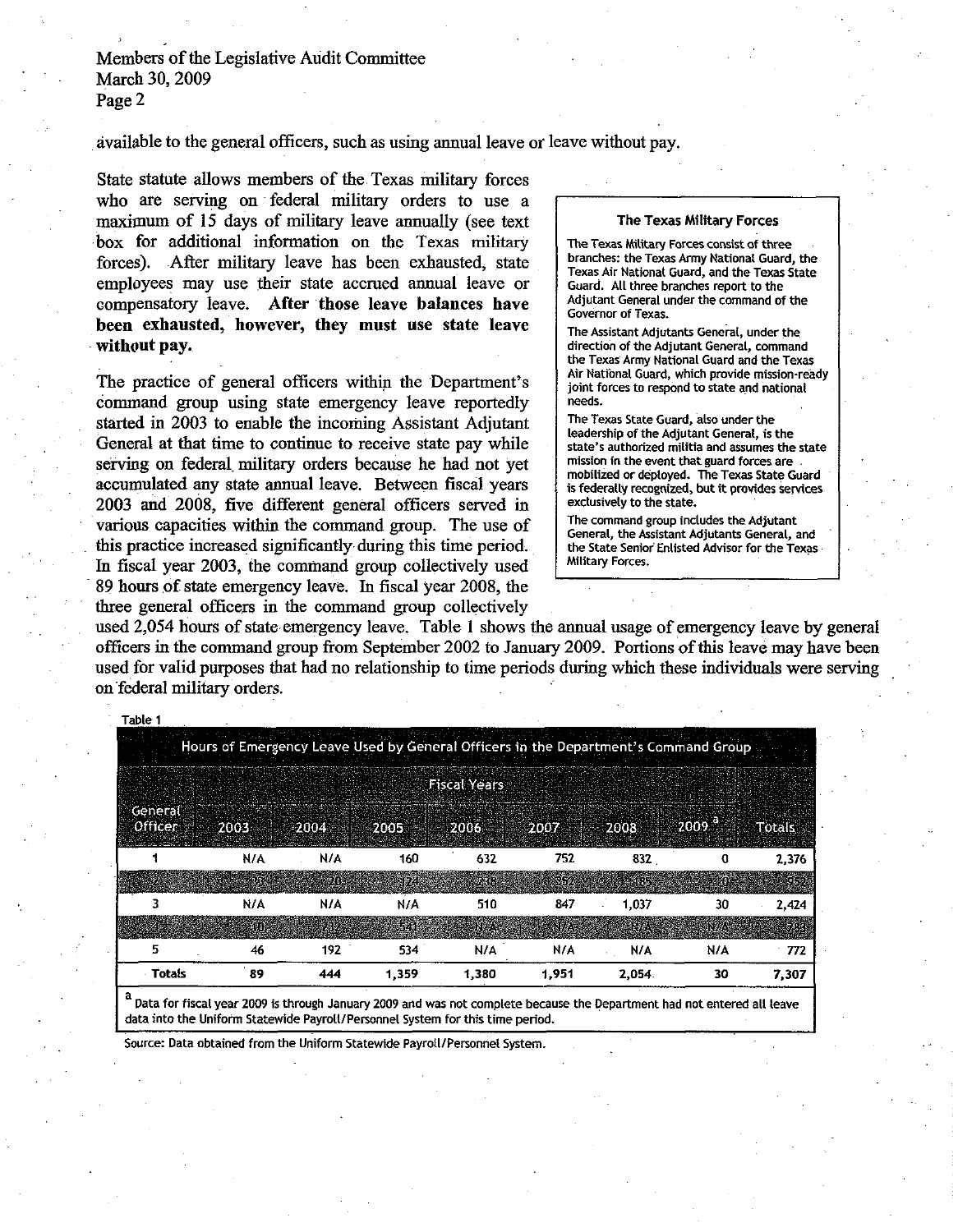### **State emergency leave has been used routinely throughout the Department.**

The State Auditor's Office's investigation determined that state emergency leave has been used routinely throughout the Department. However, auditors verified the practice of taking state emergency leave while serving on federal military orders only for the general officers within the Department's command group. The methodology the Department used to code emergency leave prevented auditors from making a determination regarding whether employees other than general officers in the command group have used emergency leave while serving on federal military orders.

There are valid reasons for a Department employee to use extended emergency leave, including when the employee is in the National Guard and is called to state active duty by the Governor. Significant events that may result in the Governor activating National Guard members, and thereby increasing the use of emergency leave among Department employees, include hurricanes that impact the state of Texas.

The methodology the Department used to code state emergency leave resulted in the commingling of all emergency leave used into a single category (emergency death leave). This prevented auditors from making a fmal determination regarding the extent to which employees have used emergency leave while serving on federal military orders without conducting a more intensive review of timesheets and military orders (the Department does not routinely maintain military orders centrally with leave documentation). However, auditors reviewed leave data to determine the extent to which emergency leave has been used throughout the Department. Table 2 shows that, while emergency leave has been used widely throughout the Department, the percentage that emergency leave represents of total leave used in all categories has remained relatively stable, fluctuating between a low of 5 percent and a high of 12 percent during the last six fiscal years. That percentage was 9 percent in both fiscal year 2003 and fiscal year 2008.

| Table 2                                                                                                       |                                                                             |                                                                                 |                                                                           |  |  |  |  |  |  |  |  |
|---------------------------------------------------------------------------------------------------------------|-----------------------------------------------------------------------------|---------------------------------------------------------------------------------|---------------------------------------------------------------------------|--|--|--|--|--|--|--|--|
| <b>Emergency Leave Used by Department Employees</b><br>Fiscal Year 2003 through Fiscal Year 2008 <sup>8</sup> |                                                                             |                                                                                 |                                                                           |  |  |  |  |  |  |  |  |
|                                                                                                               |                                                                             |                                                                                 |                                                                           |  |  |  |  |  |  |  |  |
| Fiscal Year                                                                                                   | Number of Department<br><b>Employees Who Used</b><br><b>Emergency Leave</b> | Total Hours of<br><b>Emergency Leave</b><br>Department Employees<br><b>Used</b> | Percent That Emergency<br>Leave Represented of<br><b>Total Leave Used</b> |  |  |  |  |  |  |  |  |
| 2003                                                                                                          | 395                                                                         | 12,265                                                                          | 9%                                                                        |  |  |  |  |  |  |  |  |
| 2004                                                                                                          |                                                                             | 39. NES                                                                         |                                                                           |  |  |  |  |  |  |  |  |
| 2005                                                                                                          | 542                                                                         | 9,528                                                                           | 5%                                                                        |  |  |  |  |  |  |  |  |
| <b>246.014.18</b>                                                                                             |                                                                             | <b>SAMOLLS</b>                                                                  | 3 OS 3                                                                    |  |  |  |  |  |  |  |  |
| 2007                                                                                                          | 590                                                                         | 25,503                                                                          | 12%                                                                       |  |  |  |  |  |  |  |  |
| 2008                                                                                                          | IS 78                                                                       | <b>Avezuel</b>                                                                  | CD                                                                        |  |  |  |  |  |  |  |  |
| During fiscal year 2008, the Department employed 669 individuals.                                             |                                                                             |                                                                                 |                                                                           |  |  |  |  |  |  |  |  |

Source: Data obtained from the Uniform Statewide Payroll/Personnel System.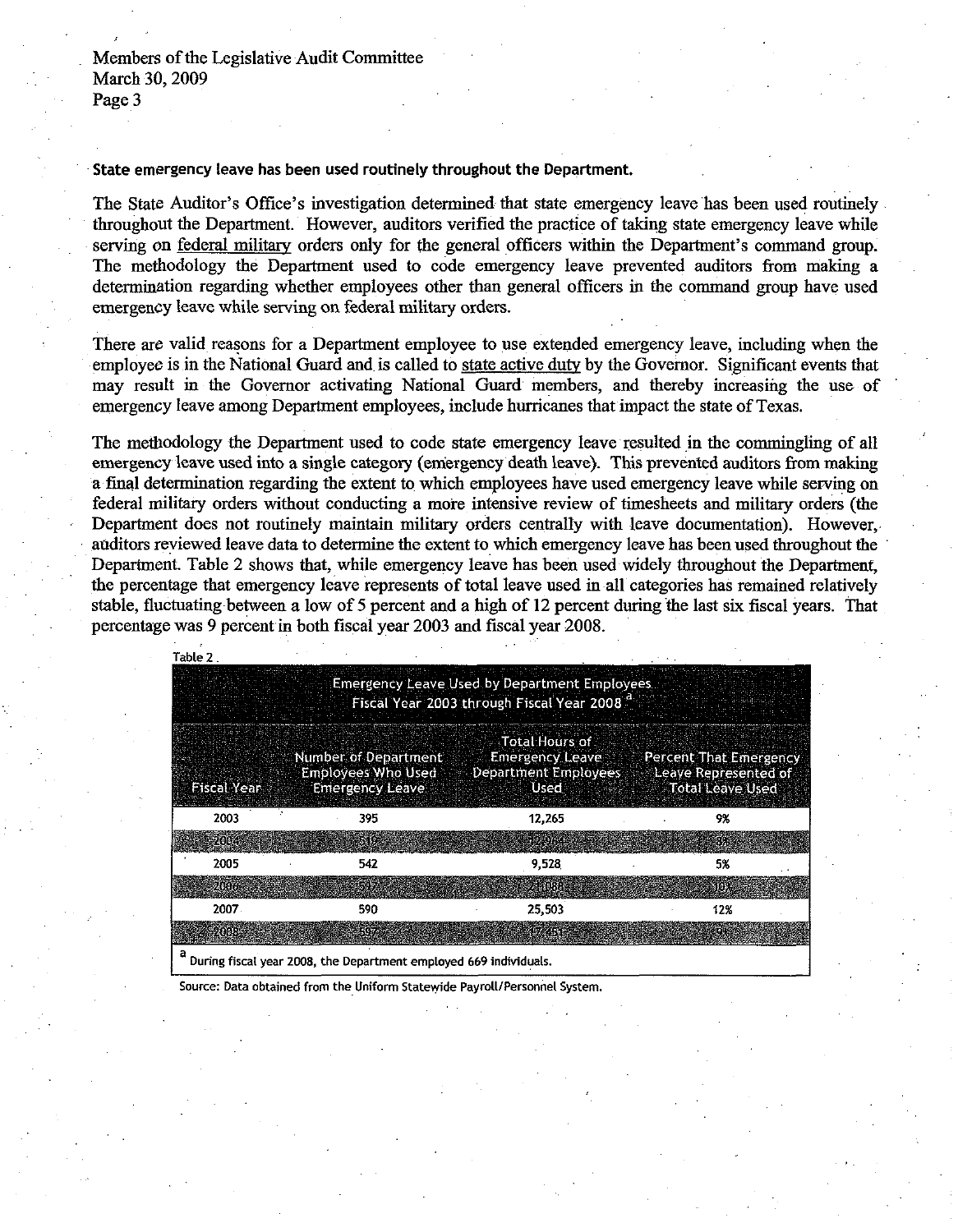Auditors selected the top three users of emergency leave (not including members of the command group) each year from fiscal year **2006** through fiscal year **2009,** for a total of **12** employees. Of the **5,499** hours of emergency leave these **12** employees used, **3,627** hours **(66** percent) was attributed to severance pay. The Department granted these **3,627** hours to **9** employees in the form of emergency leave. The departing Adjutant General delegated to the current Human Resource Officer the "authority to administer policy and procedures for human resource operations." This authority was understood to include the authority to grant emergency leave. However, no guidance or restriction on that authority was given, and there was no requirement to report to the Adjutant General the amount of emergency leave granted. The Department's Human Resource Office continues to have the authority to grant emergency leave.

**There are weaknesses in the Department's internal control processes.** 

Weaknesses in internal control processes at the Department facilitated the use of state emergency leave by the general officers in the command group while they served on federal military orders.

The former Deputy Executive Director of State Affairs reportedly recommended the practice of allowing the Adjutant General to approve emergency leave for the Assistant Adjutants General while they served on federal military orders. When the Department staff responsible for processing leave requests questioned the practice, the Deputy Executive Director of State Affairs reportedly directed staff to process the leave and assured them that he had received approval for the practice. In addition, the Deputy Executive Director of State Affiirs reportedly informed members of the Department's senior leadership, including the officers within the command group, that he had a documented agreement with the Office of the Governor that allowed the practice. However, the practice continued without verification of the substance and validity of this reported agreement.

During the State Auditor's Office's investigation, issues related to the payment of travel expenditures also were identified. The Department's former Deputy Executive Director of State Affairs submitted **33** travel vouchers for reimbursement in August **2008.** These travel vouchers presented expenses incurred for travel from September **2005** to May **2007.** The total reimbursement amount requested for all **33** vouchers was **\$15,271.78.** The travel vouchers were processed and paid without the supervisor's review and based on an understanding that the required supervisor signature would be obtained before returning them for filing. The travel vouchers were not returned to the accounts payable unit, but they were later found, unsigned by a supervisor, in the oflice of the Deputy Executive Director of State Affairs in October **2008.** At the request of the Department's Chief of the Joint Staff, the Department's internal audit unit reviewed the travel vouchers and supporting documentation. The internal audit unit concluded that "the vouchers are acceptable for supervisory approval and for return to the State Property and Fiscal Office for final actions and filing." Although the Department's internal audit unit determined that the travel vouchers were for allowable expenses, processing the reimbursements prior to a supervisor's review, and in some cases in excess of two years after the travel occurred, increases the risk of misappropriating state funds.

**The internal audit unit's reporting was deficient, and there was an apparent lack of involvement in discussing internal audit results on the part of members of Department management.** 

**An** August **2007** report by the Department's internal audit unit briefly mentioned ''confusion" regarding the use of emergency leave by the command group. However, deficient reporting by the internal audit unit and an apparent lack of involvement in discussing audit results exhibited by a virtually inactive Internal Audit Steering Committee allowed the emergency leave issue to continue.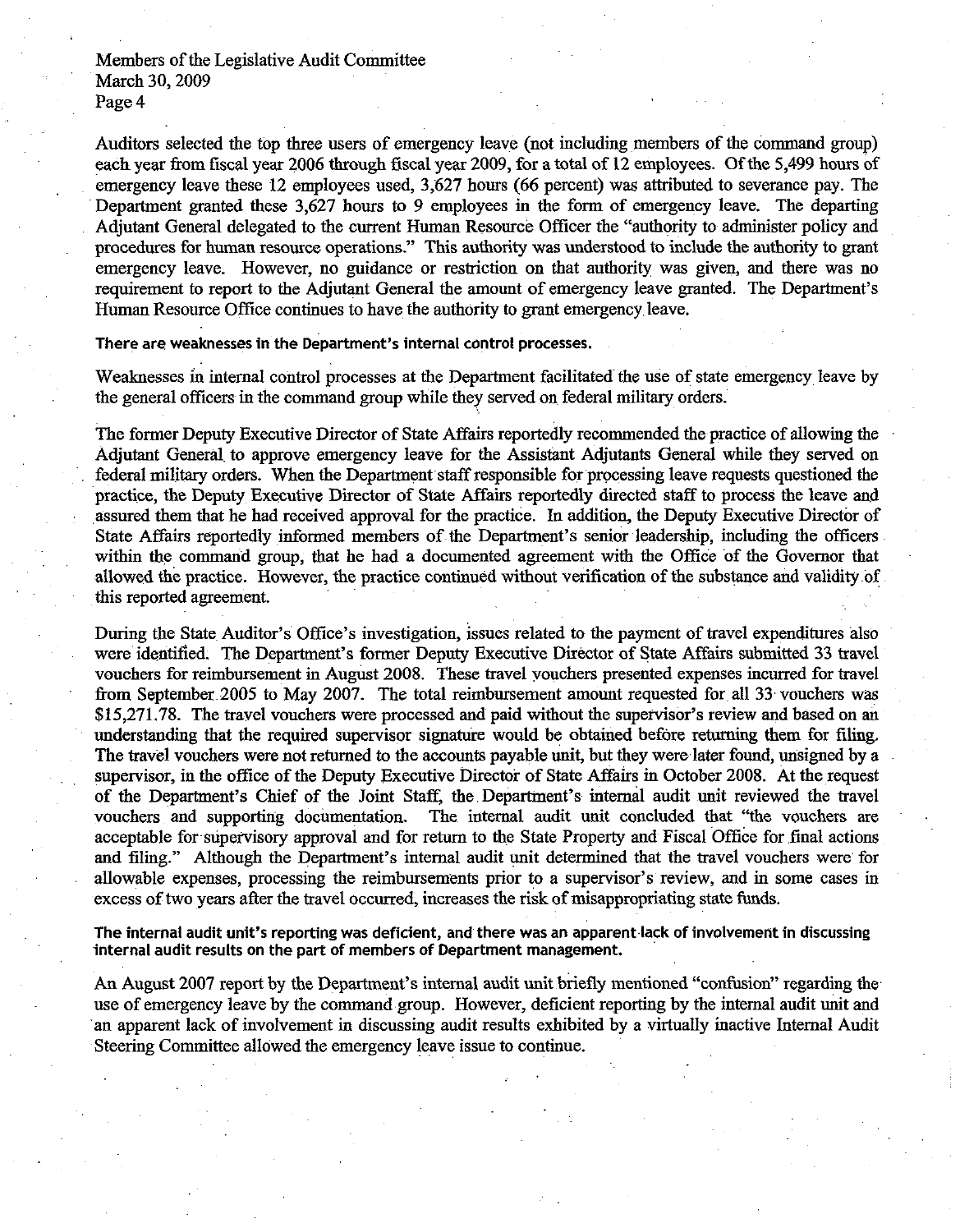The internal audit unit's reports have typically been only one page in length. Most of that space has been dedicated to discussing the background and scope of the internal audit. On August 22, 2007, the internal audit unit released a report entitled *Time and Attendance Audit for the Period 1 September 2005 – 31 August 2006* (report number **IA** 02-07). That one-page report consisted of only two vague sentences discussing the results of the internal audit. One of these read as follows: "However, there is some confusion in granting and using of administrative leave for those department personnel on military orders that have exhausted their 120 hours of military leave." The internal audit report provided no further explanation regarding the details of this issue, related criteria, or the cause and effect of the "confusion." Additionally, the internal audit unit did not require written management responses to be obtained and included in its internal audit reports. The internal audit unit reportedly discussed its audit results with the Department's former Deputy Executive Director of State Affairs. The management response included in the time and attendance internal audit report referred to above was as follows: "We agree and will ensure this issue is addressed." However, it is unclear how management intended to address the issue or recommendation noted in that internal audit report.

The charter for the Department's Internal Audit Steering Committee was last updated by the departing Adjutant General on November 18, 2005. The charter specifies that the committee has 11 members, including the Adjutant General, the two Assistant Adjutants General (for the Texas Army National Guard and the Texas Air National Guard), and the United States Property and Fiscal Officer (a federal position). The co-chairs for the committee are the Assistant Adjutant General for the Texas Army National Guard and the United States Property and Fiscal Officer. The committee's charter focuses on the use of audit resources, but it does not address how internal audit findings and their status are communicated and tracked. Additionally, the charter estimates that the committee will hold two meetings annually and special meetings as deemed necessary. The State Auditor's Office's investigation determined that the committee met only seven times from October 17, 2002, through March 18, 2009, with the most recent meeting occurring on October 18, 2007. Although the Adjutant General is a member of the committee, minutes from committee meetings indicate that the Adjutant General has not been present at a committee meeting since October 9, 2003.

Because the Department has no governing board to which the internal audit unit can report, the Director of Internal Audit reports to the Adjutant General. This reporting structure makes it inherently more difficult for the Director of Internal Audit to maintain independence and to report on sensitive issues or potential violation of laws that may involve command group members.

**After receiving an opinion from the Department's general counsel, the departing Adjutant General began repaying the state salary he received for the periods during which he used state emergency leave while serving on federal military orders.** 

At the beginning of September 2008, the Department's general counsel reviewed statutes applicable to the practice of using state emergency leave while serving on federal military orders. The general counsel issued an opinion concluding that the practice was not compatible with state law.

In a letter to the Governor dated September 19, 2008, the Adjutant General communicated the general counsel's conclusion regarding the use of emergency leave. The letter also specified that the Adjutant General directed that, in the future when the Adjutant General or Assistant Adjutants General serve on federal military orders beyond the 15-day maximum per year, their time will be accounted for with accrued state annual leave, compensatory leave, or with leave without pay. Additionally, the letter stated that the Adjutant General had created a General Officer Management Office that was outside of the direct chain of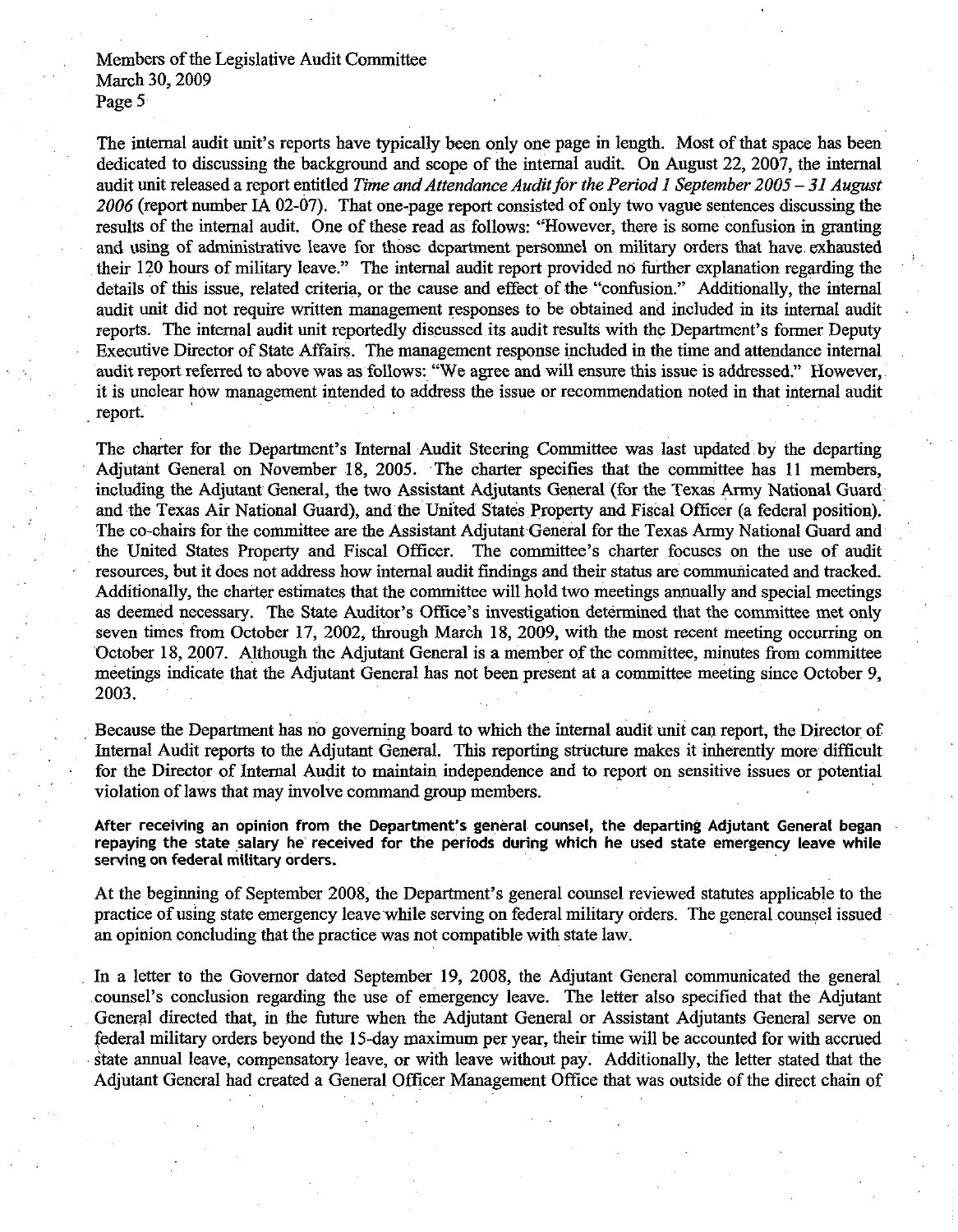command of the Department's command group. According to the letter, the purpose of the General Officer Management Office was to ensure that time and leave issues, and government travel orders, would be administered within regulations and by an independent office (see Section **2,** page **3,** of the attachment to this letter for a copy of that letter).

In October **2008,** the Department's internal audit unit, at the direction of the Adjutant General, reviewed time and leave for the Adjutant General and the two Assistant Adjutants General. The objective of the review was to determine the estimated gross salary amounts that could be owed by these individuals. On October **24, 2008,** the Adjutant General voluntarily began repaying the salary he received from the State when he used emergency leave while serving on federal military orders. He began making repayment prior to a more detailed and final accounting made by the Department's payroll staff. On March **5, 2009,** the Adjutant General made his fmal repayment. His repayments totaled **\$53,320.40,** which was the final amount calculated by Department payroll staff.

At the time of the State Auditor's Office's investigation, the Department was still calculating potential repayment amounts due from the two Assistant Adjutants General for the salary amounts they received when they used emergency leave while serving on federal military orders.

**The amount of the salary repayment the Department calculated may have been understated.** 

To calculate the amount of salary that the departing Adjutant General should repay for the period from June **2005** through February **2009,** the Department first determined the number of hours of emergency leave this individual used while serving on federal military orders. The Department then, to the extent possible, replaced the emergency leave hours used with the individual's accrued annual leave and compensatory leave balances. Once the annual and compensatory leave balances had been exhausted, the Department replaced the remaining hours of emergency leave with leave without pay. Next, the Department subtracted the hours of leave without pay from the original number of hours reported and recalculated the paycheck amounts.

Department personnel are currently coordinating with the Internal Revenue Service and the Employees Retirement System to amend payroll deductions.

However, the Department's calculation of the amount of salary repayment calculations may be understated because these positions may not be entitled to earn compensatory leave (see text box for additional details). In calculating the repayment amount for the Adjutant'General, the Department allowed the use of **425** hours of compensatory leave.

#### **Texas Government Code, Section 659.024(c)**

**"A member of the governing body of a state asency or a single state officer who governs a state agency may not accrue' compensatory time under this subchapter or another state statute."** 

> **Texas Government Code, Section 658.001**

**The statue defines a state agency as "a board, commission, department,**  institution, office, or other agency in the **executive branch of stategovernment that is created by the constitution or a statute**  of this state...'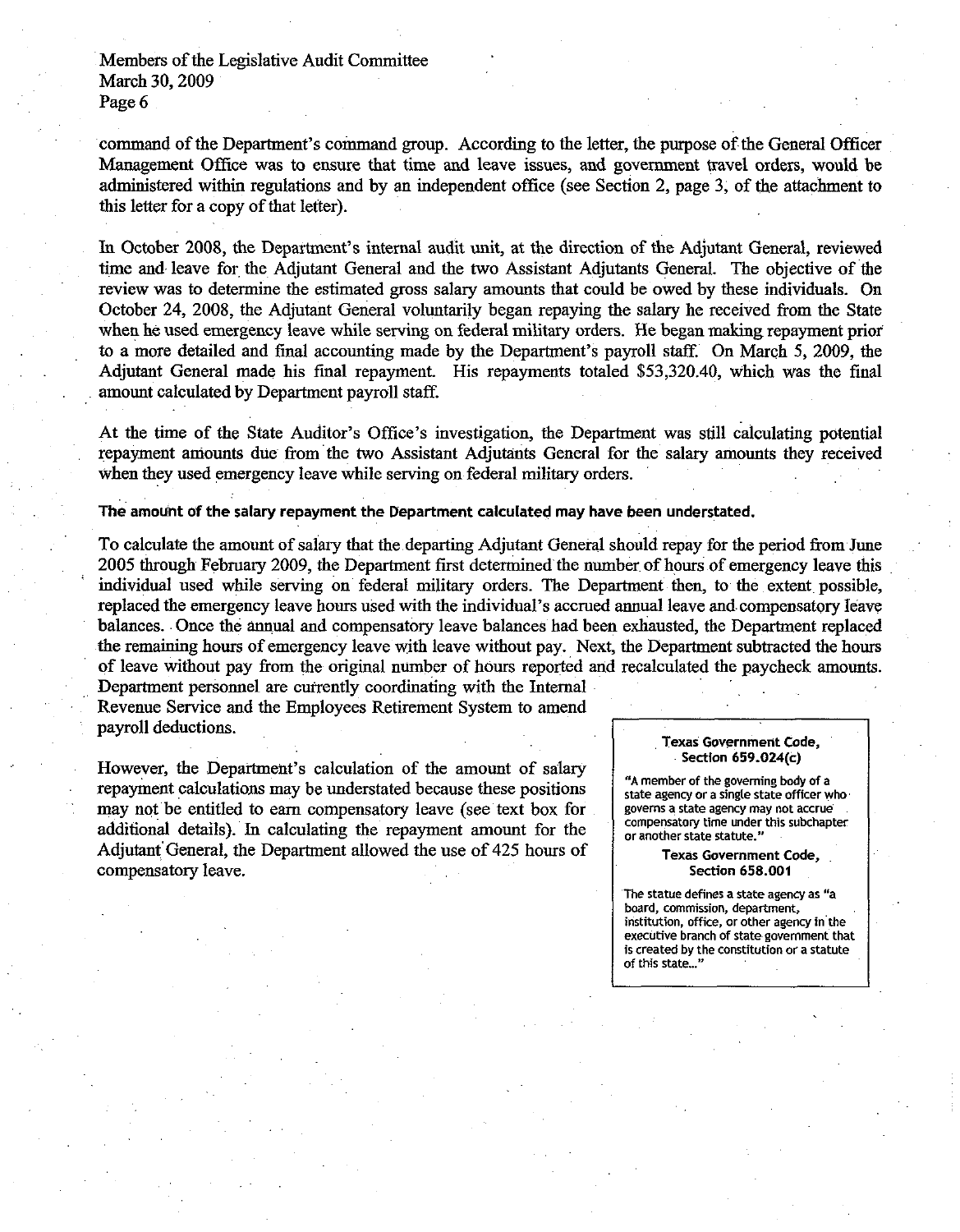The Department did not notify the State Auditor's Office about certain matters as required **by** statute.

The Department did not notify the State Auditor's Office about:

- Senior Department members' use of state emergency leave while serving on federal military orders, which may have directly resulted in the misappropriation of state funds in the fom of dual state and federal compensation and other benefits.
- The Department's concern about an employee who was suspected of misusing state resources.

Texas Government Code, Section 321.022, requires notification of the above information to the State Auditor's Office (see text box for additional details).

### **Texas Government Code, Section 321.022**

**If the head of a state department or entity that is subject to audit by the State Auditor has reasonable cause to believe that money received from the State by the department or entity or by a client or contractor of the department or entity may have been lost, misappropriated, or misused, or that other fraudulent or unlawful conduct has occurred in relation to the operation of the department or entity, the head of the state department or entity shall report the reason and basis for the belief to the State Auditor.** 

### Recommendations

The Department should:

- Obtain a legal determination from the Office of the Attorney General regarding the accruing of compensatory leave by the Adjutant General and the Assistant Adiutants General as the head of an agency and as appointed officials.
- For all general officers who have served as members of the command group since 2003 and who have not yet reimbursed the State, calculate the amount that these individuals owe the State as a result of using emergency leave while serving on federal military orders, and refer this information to the Office of the Attorney General.
- Obtain training from the Office of the Comptroller of Public Accounts on Uniform Statewide Payroll/Personnel System (USPS) coding. When 'applicable, use available codes in USPS that distinguish between state and federal active duty.
- Consider requiring Department staff to include a copy of orders for employees serving on federal military orders with the timesheets these employees submit, and maintain this supporting documentation with the timesheets in a central location and in accordance with its documentation retention policy.
- Amend its Internal Audit Steering Committee charter so that, in addition to planning for audit resources, **(1)** the committee gives appropriate consideration to internal audit findings and (2) the charter specifies how internal audit findings will be tracked until the Department has implemented internal audit recommendations or the Department accepts the risk of not implementing those recommendations.
- Take an active role in reviewing internal audit findings and management's plans to correct deficiencies. At a minimum, the Adjutant General and his designees should attend Internal Audit Steering Committee meetings when possible, and they should ensure that the internal audit unit distributes its internal audit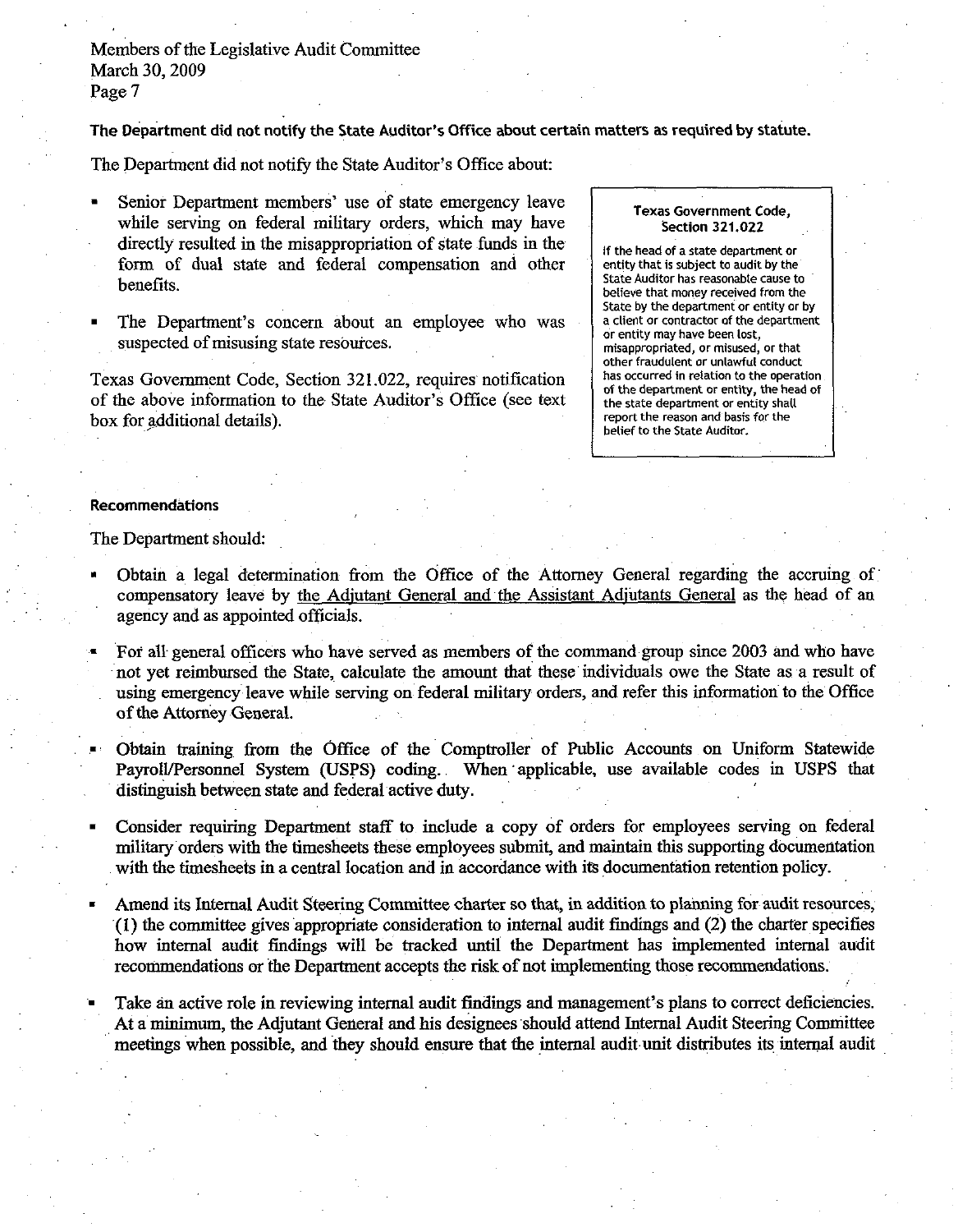reports, including distribution to the State Auditor's Office, as soon as they are published (instead of at the next scheduled meeting of the Internal Audit Steering Committee).

- Ensure that the internal audit unit provides Department management with detailed internal audit reports that clearly identify the condition, criteria, cause, effect, and recommendations for all findings.
- Ensure that the internal audit unit (1) obtains management's responses to all findings identified in internal audit reports and (2) includes those responses within internal audit reports.

The Legislature should consider:

- Requiring the Department's Director of Internal Audit to meet on a quarterly basis with the State Auditor's Office to discuss internal audit plans, internal audit results, and risk analysis related to areas that involve state resources (see Section **3,** page 5, of the attachment to this letter for a proposed ride?).
- Requiring the Department to obtain prior approval for certain use of emergency leave from the Office of the Governor and the Legislative Budget Board (see Section 4, page *6,* of the attachment to this letter for a proposed rider<sup>3</sup>).
- Requiring the Department to post the State Auditor's Office's fraud telephone hotline number and Web site in prominent locations throughout the Department (see Section 5, page 7, of the attachment to this letter for a proposed rider<sup>4</sup>).

The attachment to this letter contains additional details regarding the Department and the use of state emergency leave. If you have any questions, please contact Anita D'Souza, General Counsel, or me at **(512) 936-9500.** 

Sincerely,

John Keel, CPA State Auditor

Attachment

cc: The Honorable Rick Perry, Governor Major General Jose S. Mayorga, Adjutant General of Texas Members of the Senate Finance Committee The Honorable Steve Ogden, Chair The Honorable Juan Hinojosa, Vice Chair

**The Senate Finance Committee and the House Appropriations Committee have adopted this rider for their respective General Appropriations bills.** 

**<sup>&#</sup>x27;The Senate Finance Committee and the House Appropriations Committee have adopted this rider for their respective General Appropriations bills.** 

**The Senate Finance Committee and the House Appropriations Committee have adopted this rider for their respective General Appropriations bills.**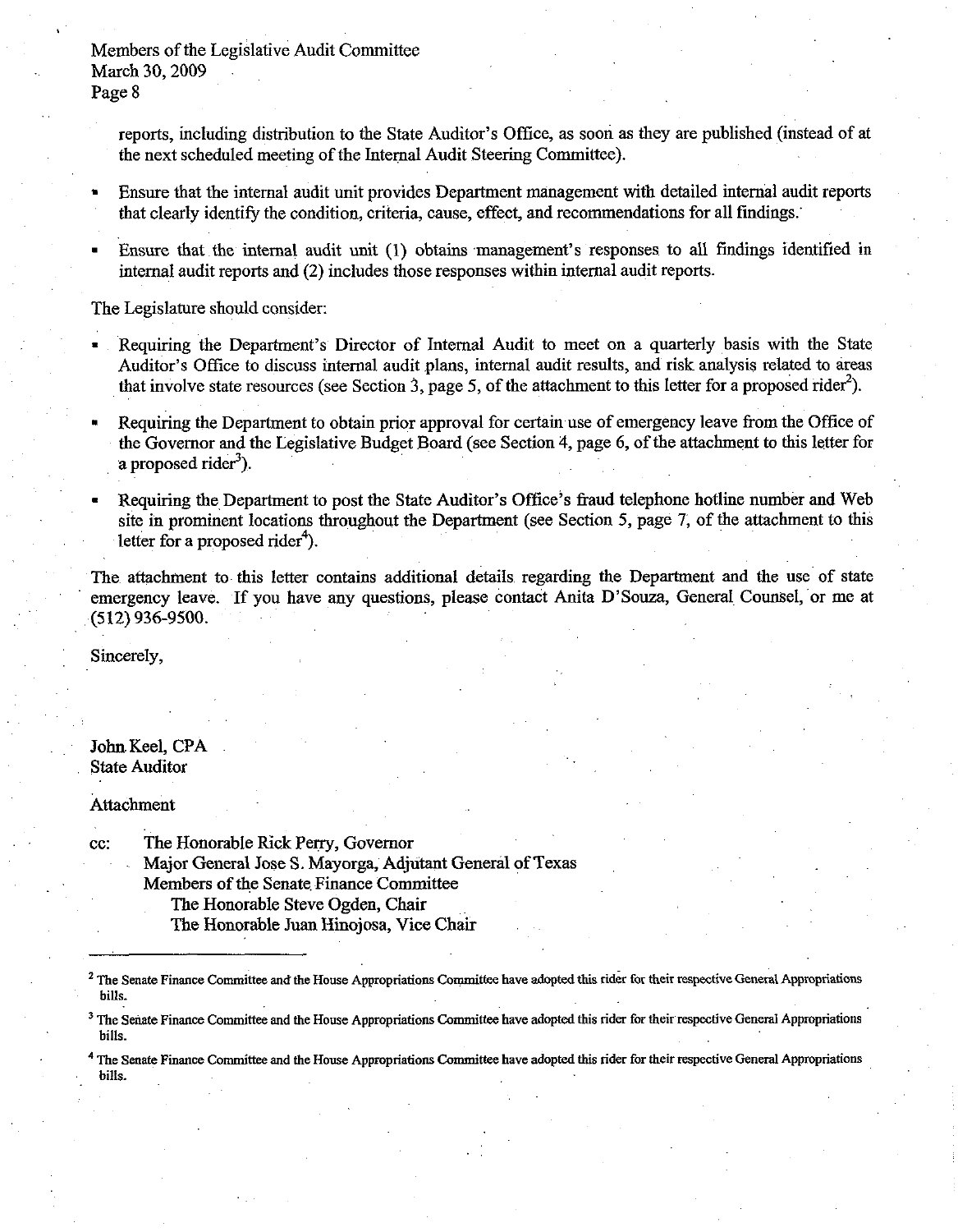cc: Members of the Senate Finance Committee (continued) The Honorable Kip Averitt The Honorable Bob Deuell The Honorable Robert Duncan The Honorable Kevin Eltife The Honorable Chris Harris The Honorable Eddie Lucio, Jr. The Honorable Jane Nelson The Honorable Kel Seliger The Honorable Florence Shapiro The Honorable Royce West The Honorable John Whitmire The Honorable Tommy Williams The Honorable Judith Zaffirini Members of the House Appropriations Committee The Honorable Jim Pitts, Chair The Honorable Richard Pena Raymond, Vice Chair The Honorable Jimmie Don Aycock The Honorable Fred Brown The Honorable Angie Chen Button The Honorable Norma Chavez The Honorable Ellen Cohen The Honorable Brandon Creighton The Honorable Myra Crownover The Honorable Drew Darby The Honorable Joe Driver The Honorable Dawnna Dukes The Honorable A1 Edwards The Honorable Craig Eiland The Honorable Kino Flores The Honorable Helen Giddimgs The Honorable Abel Herrero The Honorable Scott Hochberg The Honorable Carl Isett The Honorable Susan King The Honorable Ruth Jones McClendon The Honorable Doug Miller The Honorable Geanie Morrison The Honorable John Otto The Honorable Debbie Riddle The Honorable Mike Villarreal The Honorable John Zerwas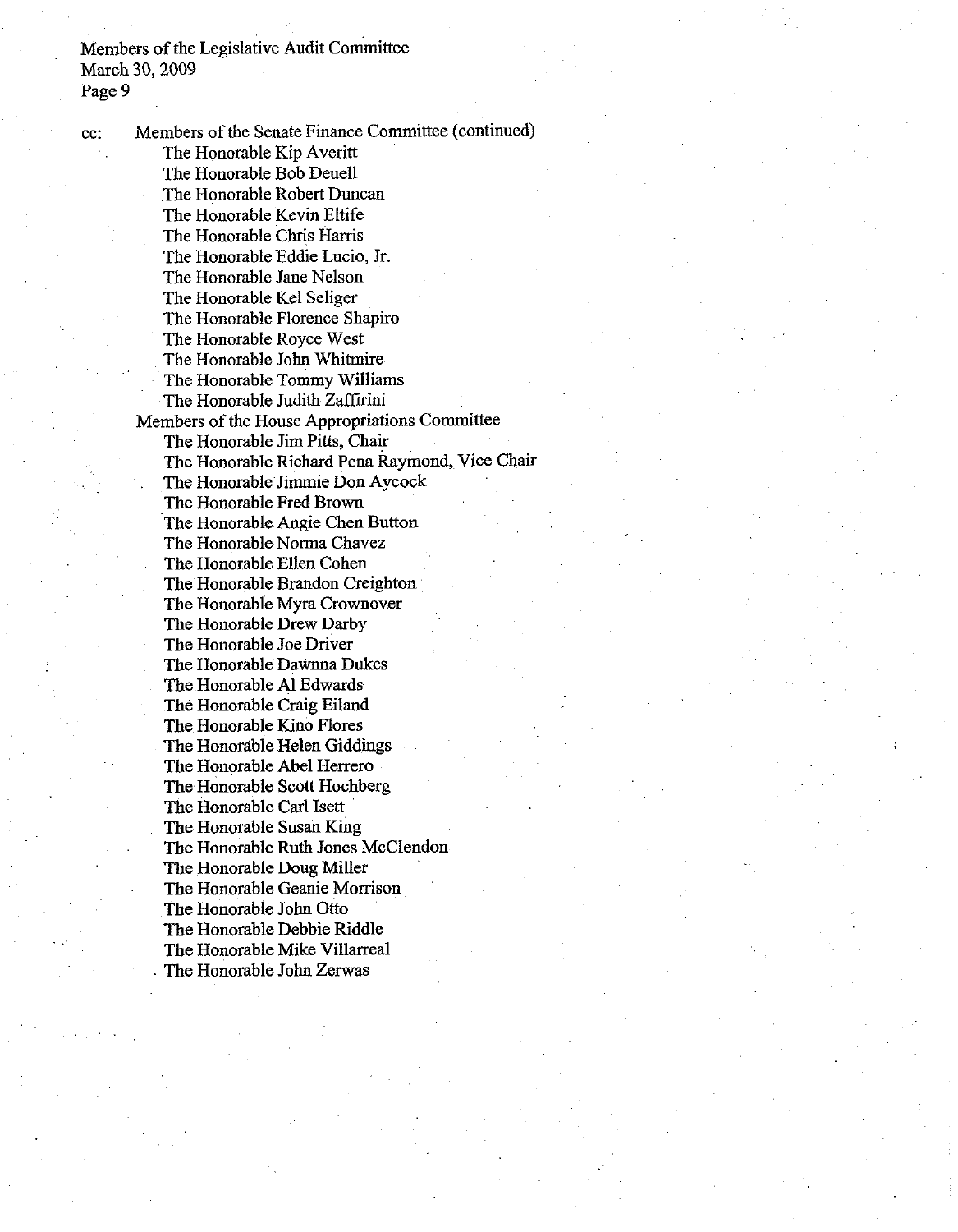

This document is not copyrighted. Readers may make additional copies of this report as needed. In addition, most State Auditor's Office reports may be downloaded from our Web site: www.sao.state.tx.us.

In compliance with the Americans with Disabilities Act, this document may also be requested in alternative formats. To do so, contact our report request line at (512) 936-9880 (Voice), (512) 936- 9400 (FAX), 1-800-RELAY-TX **UDD),** or visit the Robert **E.** Johnson Building, 1501 North Congress Avenue, Suite 4.224, Austin, Texas 78701.

The State Auditor's Office is an equal opportunity employer and does not discriminate on the basis of race, color, religion, sex, national origin, age, or disability in employment or in the provision of services, programs, or activities.

To report waste, fraud, or abuse in state government call the SAO Hotline: 1-800-TX-AUDIT.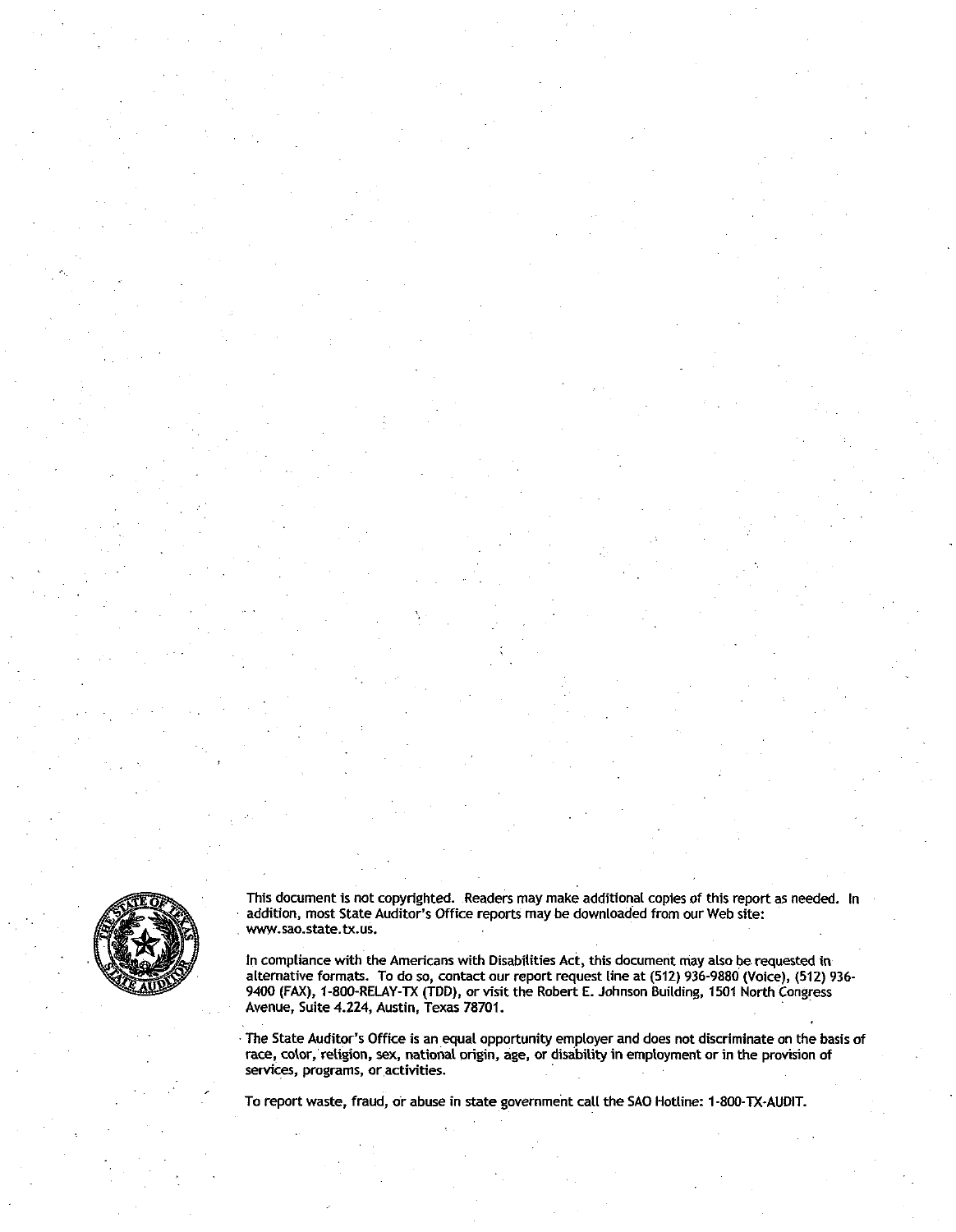# *Attachment*

This attachment contains the following sections:

| Section 1: Detailed Information Regarding the Adjutant General's<br>Department                                                                              | Page 2 |
|-------------------------------------------------------------------------------------------------------------------------------------------------------------|--------|
| Section 2: Adjutant General's Letter to the Governor Regarding the Use of<br><b>Emergency Leave</b>                                                         | Page 3 |
| Section 3: Proposed Rider Regarding the Adjutant General's Department's<br><b>Internal Auditor</b>                                                          | Page 5 |
| Section 4: Proposed Rider Regarding Governor and Legislative Budget Board<br>Approval of Adjutant General's Department Employees' Use of Emergency<br>Leave | Page 6 |
| Section 5: Proposed Rider Regarding Posting the State Auditor's Office's<br><b>Fraud Contact Information</b>                                                | Page 7 |
| Section 6: Summary of Objectives, Scope, and Methodology                                                                                                    | Page 8 |

Attachment<br> **An Investigative Report on the Adjutant General's Department<br>
<b>SAO Report No. 09-026<br>
<b>March 2009**<br>Page 1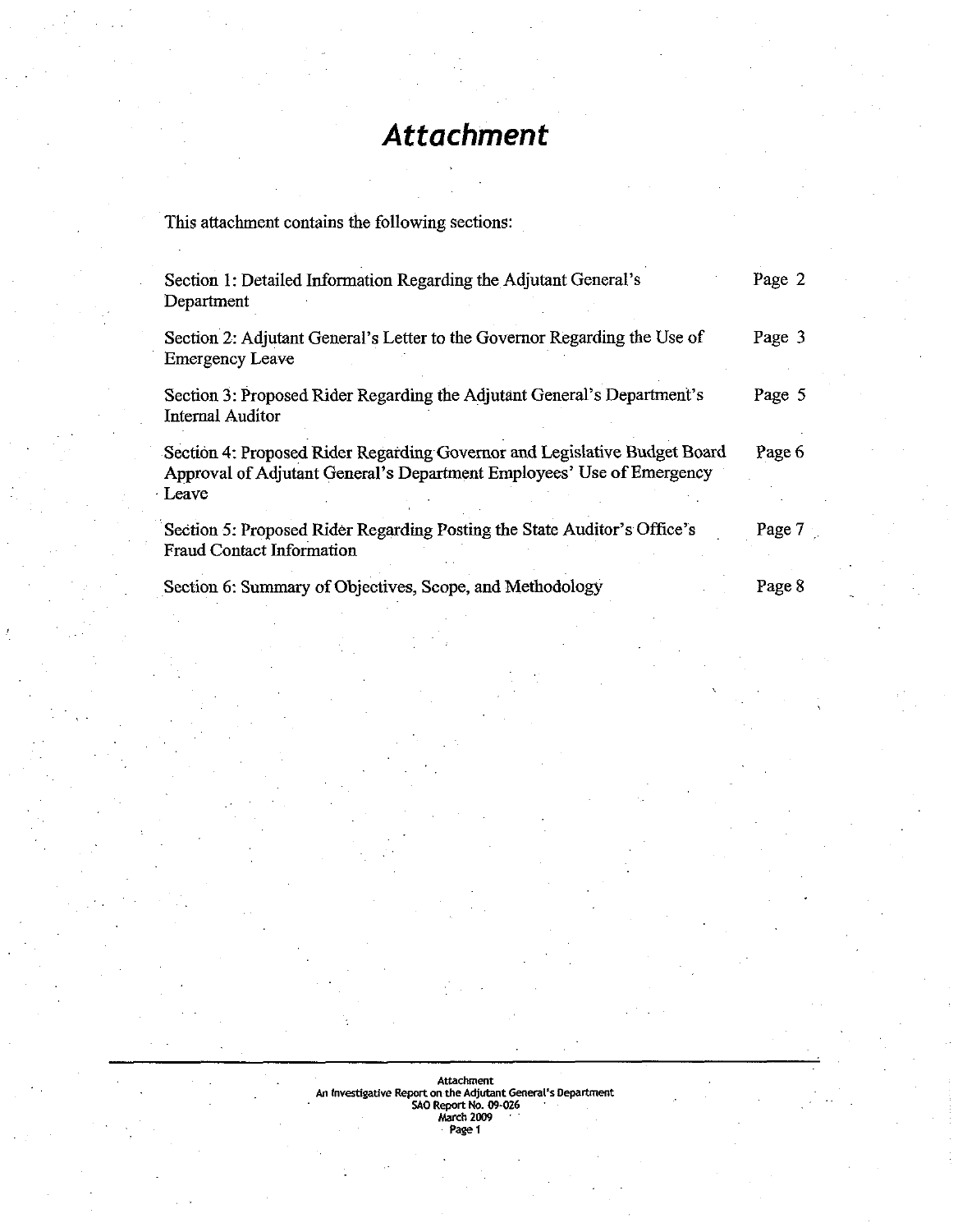## **Section 1 Detailed Information Regarding the Adjutant General's Department**



Figure 1 shows the trend in the number of emergency leave hours used by **members of the command group at the Adjutant General's Department.** 

Source: Data obtained from the Uniform Statewide Payroll/Personnel System.

## **Attachment An lnvestigahve Repat on the Adjutant Genwal'r Department SAO Rept the Adjutant Gene<br>port No. 09-026<br>arch 2009<br>Page 2**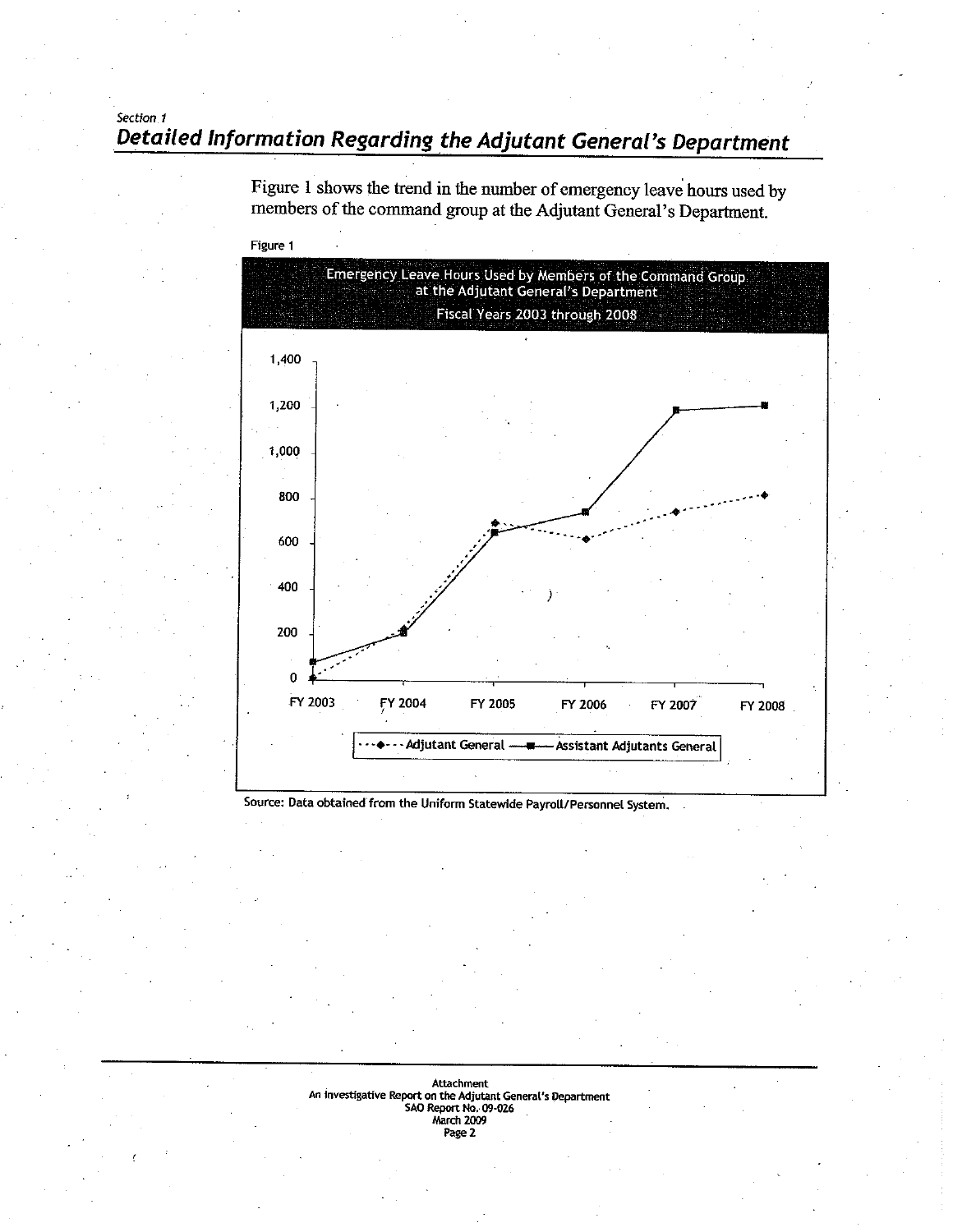## **Section 2 Adjutant General's Letter to the Governor Regarding the Use of Emergency Leave**

Below is a letter from the Adjutant General to the Govemor regarding the use of emergency leave.

TEXAS MILITARY FORCES<br>Joint Force Headquarters **adjutant General's Department**<br>Adjutant General's Department<br>Post Office Box 5218 **R&sL"TO** . AiSUhTW7876W18 . .' **mw 512-7826Wl**  JFTX-A **September** 19,2008 **The Honorable Rick Perry**<br>Governor of Texas P.O. Box 12428 Austh, **Texas 7871 1** . . **ATTN:** Brian **Newby VIA HAND DELIVERY Dear** Govemor Perry: It has recently come to my attention that leave procedures instituted under Lieutenant General Marty and continued under my tenure may not be in complianw **with state** law. SpedkaEy, Its Assistent **Adlutants** Genera **and** I have been carried under emetgeny **kve status** while servlng **in Tilie** 32 sfatus (federal pay and benefits). As you're aware, as state employees, the Adjutant General and Assistant<br>Adjutants General are authorized fifteen days of military leave per year. Beginning sometime dvting Ueuteoant Geneml Marly's tenure, the **agency**  began using emergency leave for the command group after exhausting military leave. This change likely coincided with the drastic increase in the operational tempo of this agency at the outset of the Global War on Terror, and the corresponding enhanced allocation of Title 32 General Officer man day appmvaltar **ths pracllce fmm** Mr. Logan **Spw.** , My General Courisel has examined this issue and has concluded that this<br>practice does not comply with state law. I have taken the necessary steps to<br>ensure military duty performed by the Adjutant General and Assistant Adju **I** have directed that this change go into effect immediately. In addition, I have<br>ordered the establishment of a General Officer Management Office as a remedial action to ensure corrective action. This office will be removed from the direct supervision of the command group and will instead fall under the personnel directorate. Instead of utilizing secretaries to manage time aheets and luggle the<br>state and federal status Issues, the General Officer Management Office will compile and manage all time keeping tasks for the command group. In addition. this office will administer the military orders and status of the command group, and will ensure all state and federally funded travel complies with applicable regulnlons UltlmaW. **I am** mrfident **ths mnemve action** wll ensure **mat** we Attachment An lnvestisative **Repart** an the Adjutant General's Department **-0 Repart** No. **83-026** 

March 2009<br>Page 3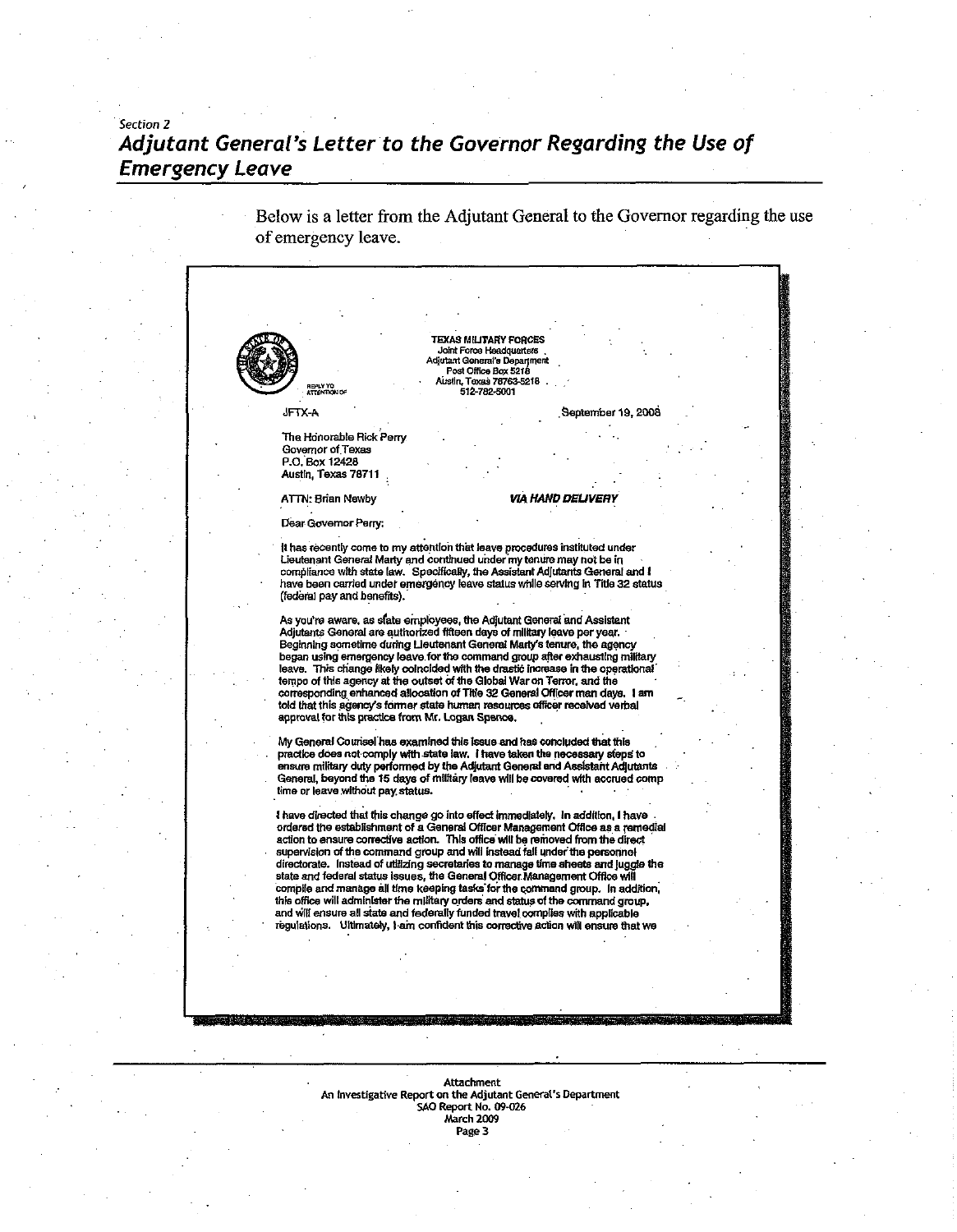are using the correct leave status while at the same time guaranteeing the<br>fulfillment of military tasks which must legally be undertaken in state status.

I sincerely regret this management lapse and will continue to ensure that the<br>Texas Military Forces remain ready to serve our great state and nation.

Cordialty روب Charles G. Rodriguez<br>Lieutenant General, TXMF<br>Adjutant General

**Attachment An Investigative Repwt on tk Adjutant Gmeal's Department SAO Recart No. W-026**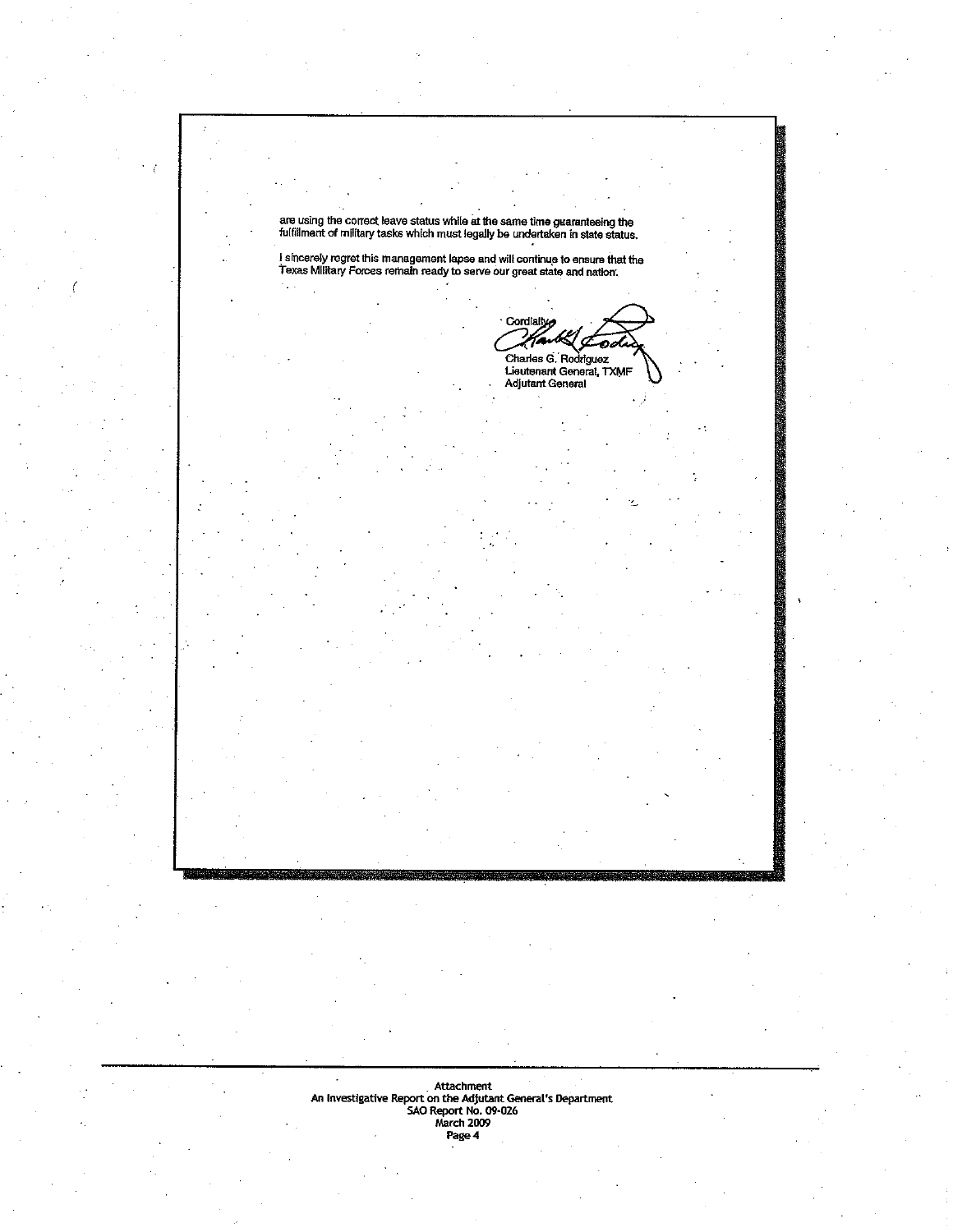## **Section 3 Proposed Rider Regarding the Adjutant General's Department's Internal Auditor**

The State Auditor's Office recommends that the Legislature consider the following rider.<sup>1</sup>

**Internal Audit.** The Adjutant General's Department shall use funds appropriated above for the following purposes:

(a) To report to the Governor's Office, Legislative Budget Board and State Auditor's Office every **30** days on all internal audit work performed. Each month the director of Internal audit of the Adjutant General's Department shall report to the State Auditor's Office to brief an individual designated by the State Auditor; **and** 

**(b)** To hold meetings by the internal audit committee at the Adjutant General's Department at least once each fiscal quarter and to provide minutes of these meetings to the Governor's office and the State Auditor's office.

<sup>1</sup> The Senate Finance Committee and the House Appropriations Committee have adopted this rider for their respective General **Appropriations bills.** 

> **Attachment** An Investigative Report on the Adjutant General's Department SAO Report No. 09-026<br>March 2009 Page 5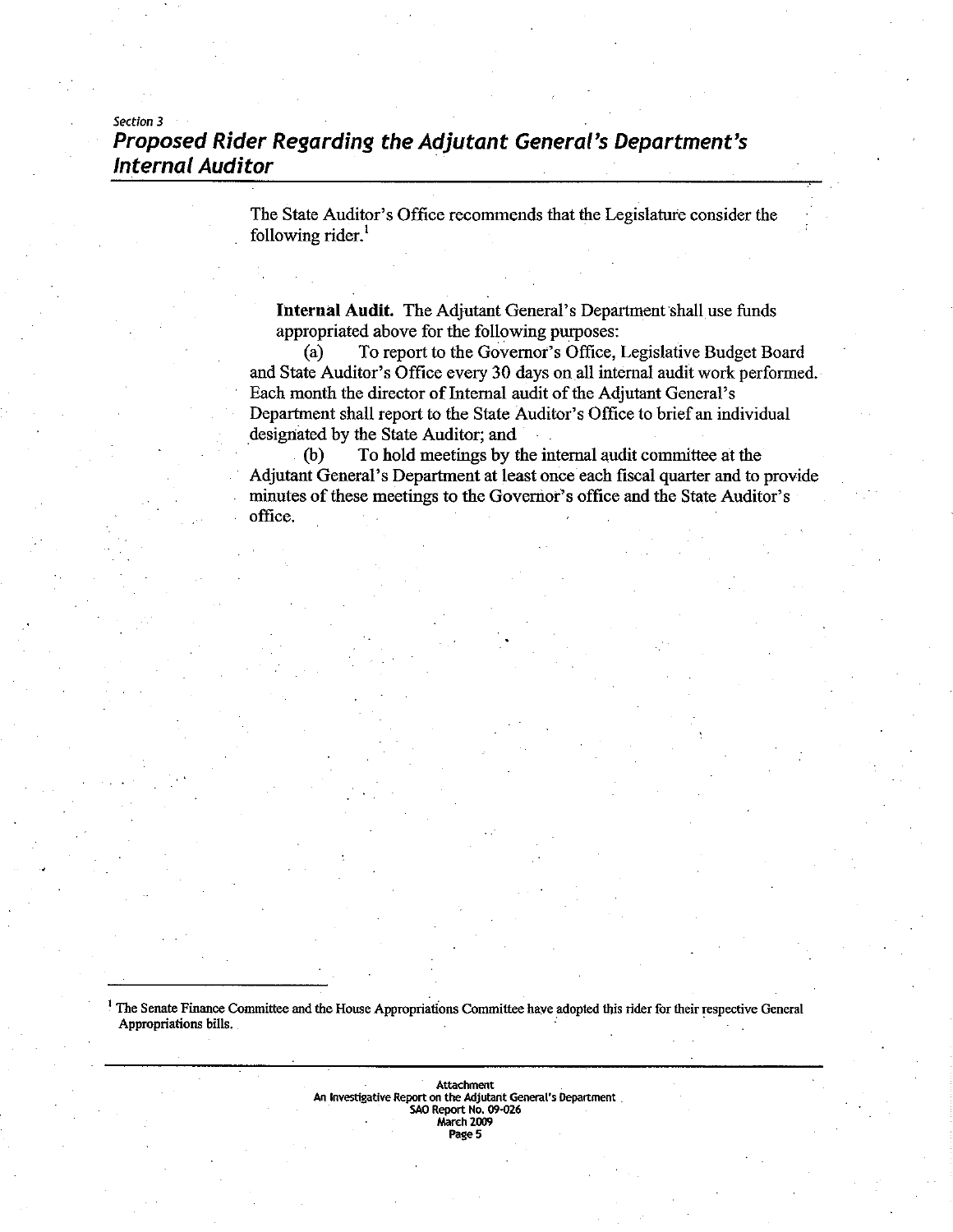## **Section 4 Proposed Rider Regarding Governor and Legislative Budget Board Approval of Adjutant General's Department Employees' Use of Emergency Leave**

The State Auditor's Office recommends that the Legislature consider the following rider.<sup>2</sup>

**Leave Requirement.** (a) The Adjutant General's Department shall use funds appropriated above for the following purpose:

1) Provide a report to the Governor's Office and the State Auditor's Office every 30 days of the overtime payment and emergency leave approved for all employees for the previous **30** days;

2) Have any emergency leave for more than three (3) days or for reasons other than death in the immediate family be pre-approved by the Governor's Office and the Legislative Budget **Board;** or

**3)** Have any emergency leave taken by an officer with a **rank** above major pre-approved by the Governor's Office and the Legislative Budget Board.

**(b)** This section does not apply to emergency leave used for purposes of differential pay

**The SenateFinance Committee and** the **House Appmpriations Committee have adopted this rider for their respective General Appropriations hills.** 

> **Attachment An lnv431ative Report on fhe Adjutant GeneraI'r Department SAO Report No. 09-026 rn 1009**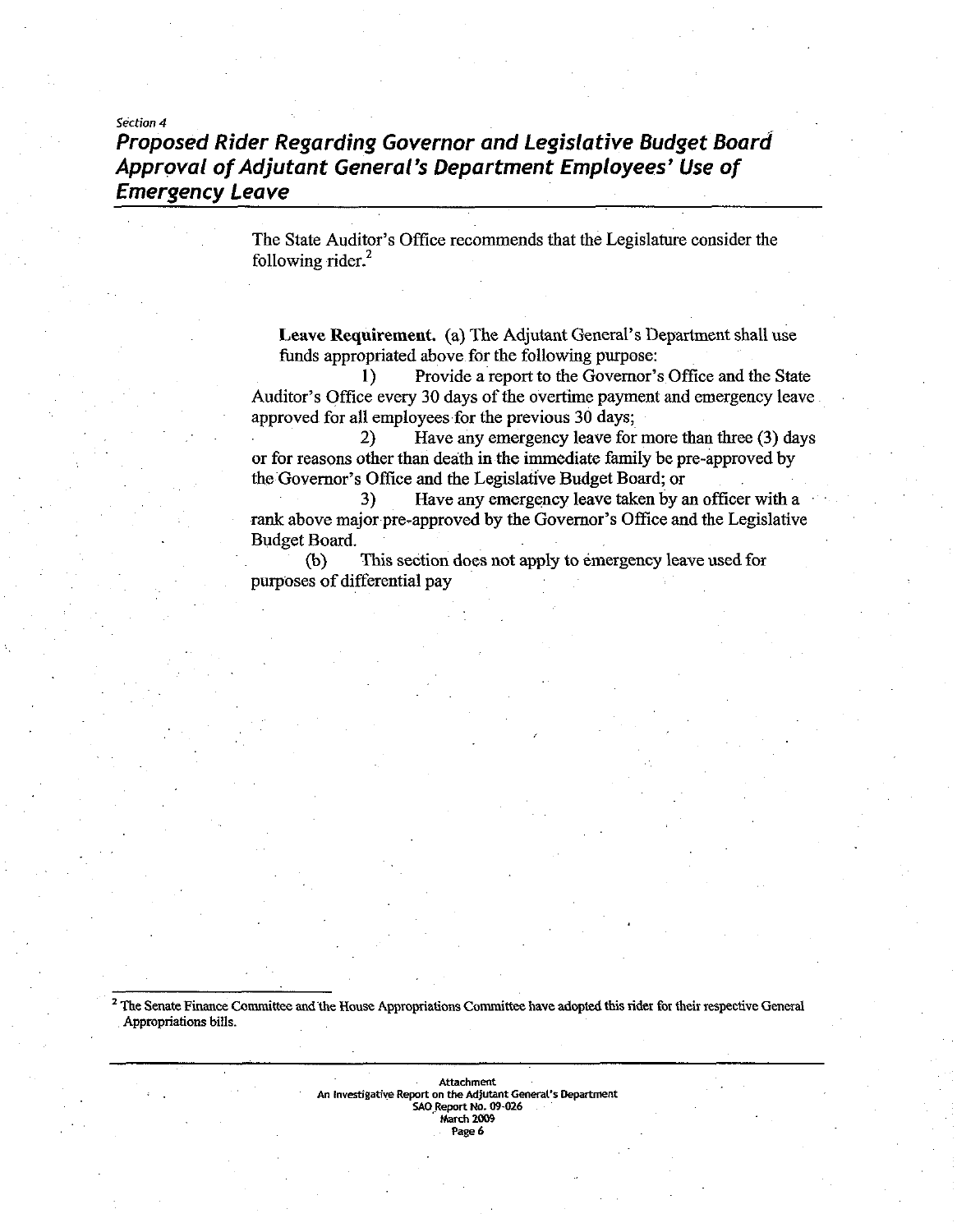## **sectron 5 Proposed Rider Regarding Posting the State Auditor's Office's Fraud Contact Information**

The State Auditor's Office recommends that the Legislature consider the following rider. $3$ 

**Fraud Reporting.** An agency or institution of higher education appropriated funds by this Act, shall use appropriated funds to assist with the detection and reporting of fraud involving state funds, including funds received pursuant to the American Recovery **and** Reinvestment Act, as follows:

(a) By providing information on the home page of the entity's Web site on how to report suspected fraud waste and abuse involving state resources directly to the State Auditor's Office. This shall include, at a minimum, the State Auditor's Office's fiaud telephone hotlime information and a link to the State Auditor's Office's Web site for fraud reporting; and

(b) By including in the agency or institution's policies information on how to report suspected fiaud involving state **funds** to the State Auditor.

<sup>3</sup> The Senate Finance Committee and the House Appropriations Committee have adopted this rider for their respective General **Appropriations bills.** 

> **Attachment to lnvmgative Report on the Adjutant General's Department SAO Report w. W-07.6 March 2033 page 7**